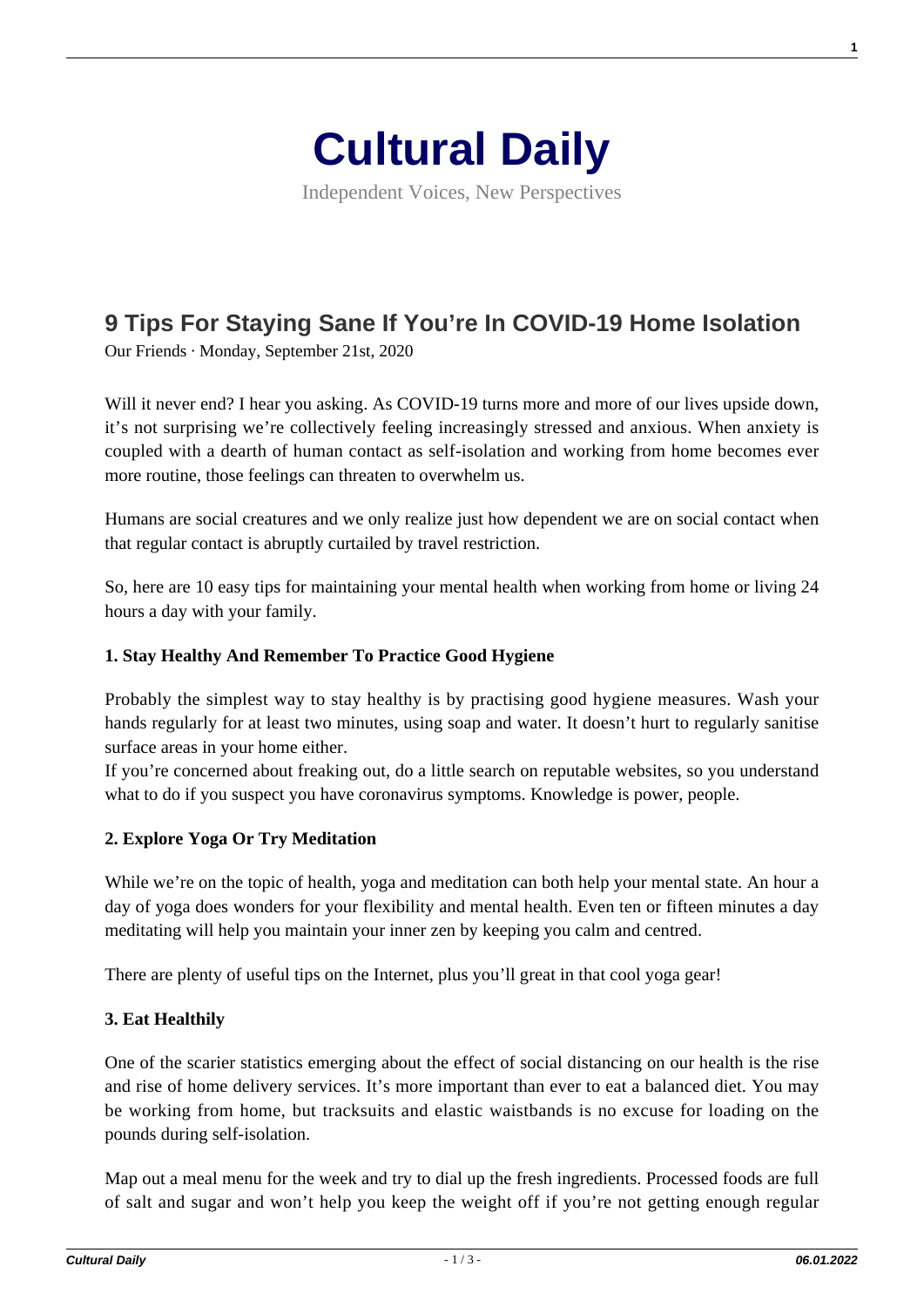exercise.

You'll be amazed just how much food the average household wastes and how we take our favourite meals for granted.

# **4. Try Your Hand At Bread Making**

Baking your own bread has emerged as one of the boom activities during COVID-19 epidemic. Home-made bread cuts out the artificial stabilisers and other ingredients needed to keep bread fresh on the shelf and the results are scrumptious. Plus, nothing makes your home smell more inviting than freshly baked bread.

Another activity that's catching on is making your own sourdough starter. It's basically flour and water but it takes a good five days to prepare, and you have to nurture and feed it like a newborn baby, which gives you something else to obsess over apart from yourself.

## **5. Brew Your Own Kombucha**

Kombucha is a slightly sharp-tasting fermented beverage. Its tangy range of flavours and low sugar content have combined to make it one of the country's fastest-growing health trends.

It is made by adding a symbiotic bacteria and yeast culture to a solution of tea and sugar. During the fermentation, the bacteria and yeast ferment the tea and the sugar creating a tonic. It's easy to brew at home and requires minimal equipment.

## **6. If You're Working From Home, Work Smarter**

Working from home may sound like your dream come true, you can live in tracksuits or pyjamas all day and work from bed or the couch! But then, the fun can soon wear thin along with your productivity.

Make sure if you're working from home, you work smart. Set up a proper home office if you can. Invest in decent WiFi. There's nothing more infuriating for your team to be on a Zoom videoconference when your WiFi keeps cutting in and out!

Next, establish a regular work routine and stick to it. Get out of bed, exercise, shower, and eat breakfast then transition into your workday.

Staying in touch and seeing and speaking to your team or colleagues is important too. WhatsApp message groups and Zoom or Skype video calls helps maintain social connections.

## **7. Your Marie Kondo Moment**

There has never been a better time to get your household in order. Channel your inner Mary Kondo and sort through your bathroom and kitchen drawers, before turning yourself loose on your wardrobe and garage.

Identify items you no longer need, that are broken or as Marie says, fail to 'bring you joy.' Some stuff, you can even photograph and flog online.

Right now, odds are your local charity needs your unloved items too and would welcome your